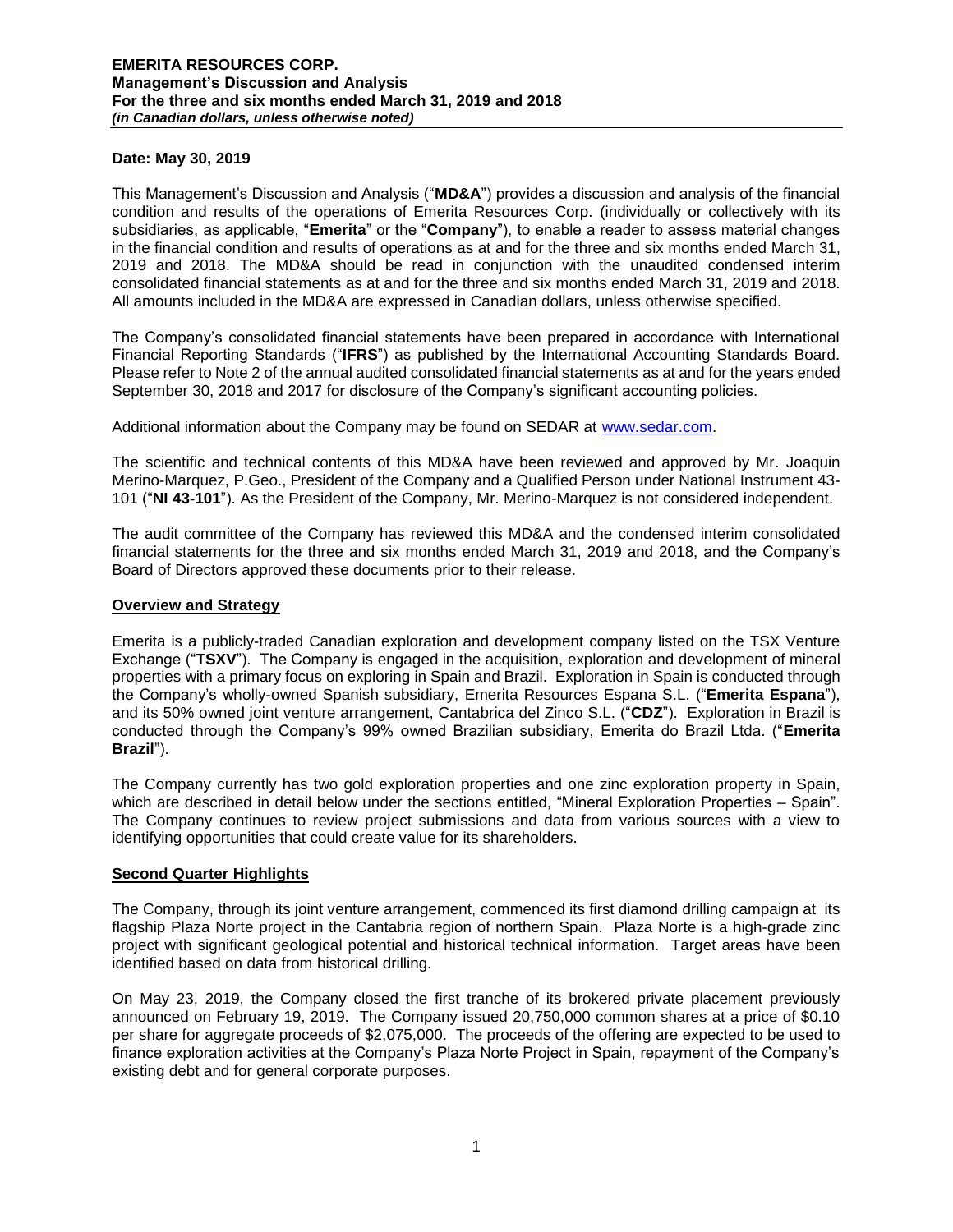The Company also announced the increase of the private placement offering to a maximum of 35,000,000 shares for gross proceeds of up to \$3,500,000. The Company intends to complete the second tranche of the offering on or before June 14, 2019. The offering is subject to the receipt of all necessary approvals, including the approval of the TSX-V.

On December 19, 2018, the shareholders of the Company approved a special resolution to consolidate the Company's outstanding common shares on the basis of one (1) post-consolidation common share for each five (5) pre-consolidation common shares. The Board of Directors implemented the consolidation effective May 17, 2019.

# **Summary of Properties and Projects**

# **Mineral Exploration Properties – Spain**

The Company has interests in one zinc property and two gold exploration properties. The three properties are (i) Plaza Norte, located in the Reocin Mining Camp in Cantabria, northern Spain (ii) Las Morras, located in the Extremadura region, Spain, and (iii) Sierra Alta, located in the Asturias region in northwestern Spain. Each of the properties is comprised of exploration permits that were issued by the Cantabrian, Extremadura, and the Asturian regulatory authorities, respectively.

# *Plaza Norte Property – Description*

On October 26, 2017, the Company, along with its Spanish joint venture partner, Aldesa, was awarded exploration concessions for 120 claims comprising 3,600 hectares in the Santillana Syncline (the "Plaza Norte Project"), through the public tender organized by the government of Cantabria. The rights to the Plaza Norte Project have been granted for an initial term of three years, with the option to renew.

The Company participated in the tender process through a joint venture company, CDZ, of which the Company owns a 50% interest. The remaining ownership interest is majority held by the Aldesa Group of Companies ("Aldesa"). Details about Aldesa can be found at [www.aldesa.es.](http://www.aldesa.es/) Aldesa is a specialized infrastructure construction group with over 40 years experience in the construction industry in Spain and internationally. Emerita and Aldesa formed a joint venture for the purpose of participating in the exploration and development of the Plaza Norte Project. Under the terms of the joint venture, the parties will be equally represented on the board of directors of CDZ and Emerita will be the operator of the board-approved exploration programs.

The Plaza Norte Project is in the Cantabria Region, northern Spain, in the Reocin mining district. The Cantabria region is characterized by first world infrastructure including an industrial port and an excellent rail and road network. The Reocin mine is a past producing zinc mine and among the richest zinc mines in the world.

# *Plaza Norte Property – Outlook*

CDZ has received all permits and has initiated the exploration program. Diamond drilling equipment is presently being mobilized to the Project. The drilling program will be focused on high-grade Mississippi Valley type zinc, lead mineralization in the past producing Reocin mining camp. Initial drilling will be focused on establishing a mineral resource estimate that meets National Instrument 43-101 (**"NI 43-101"**) standards by following up mineralized drill intercepts identified in previous drilling during exploration campaigns completed primarily in the 1980s and 1990s.

The Company has digitally compiled and analyzed the historical technical data consisting of drill core logs and assays from more than 300 diamond drill holes, geophysical data, historical production data, and internal exploration reports for the Project. Analysis of this data has resulted in 4 key areas being identified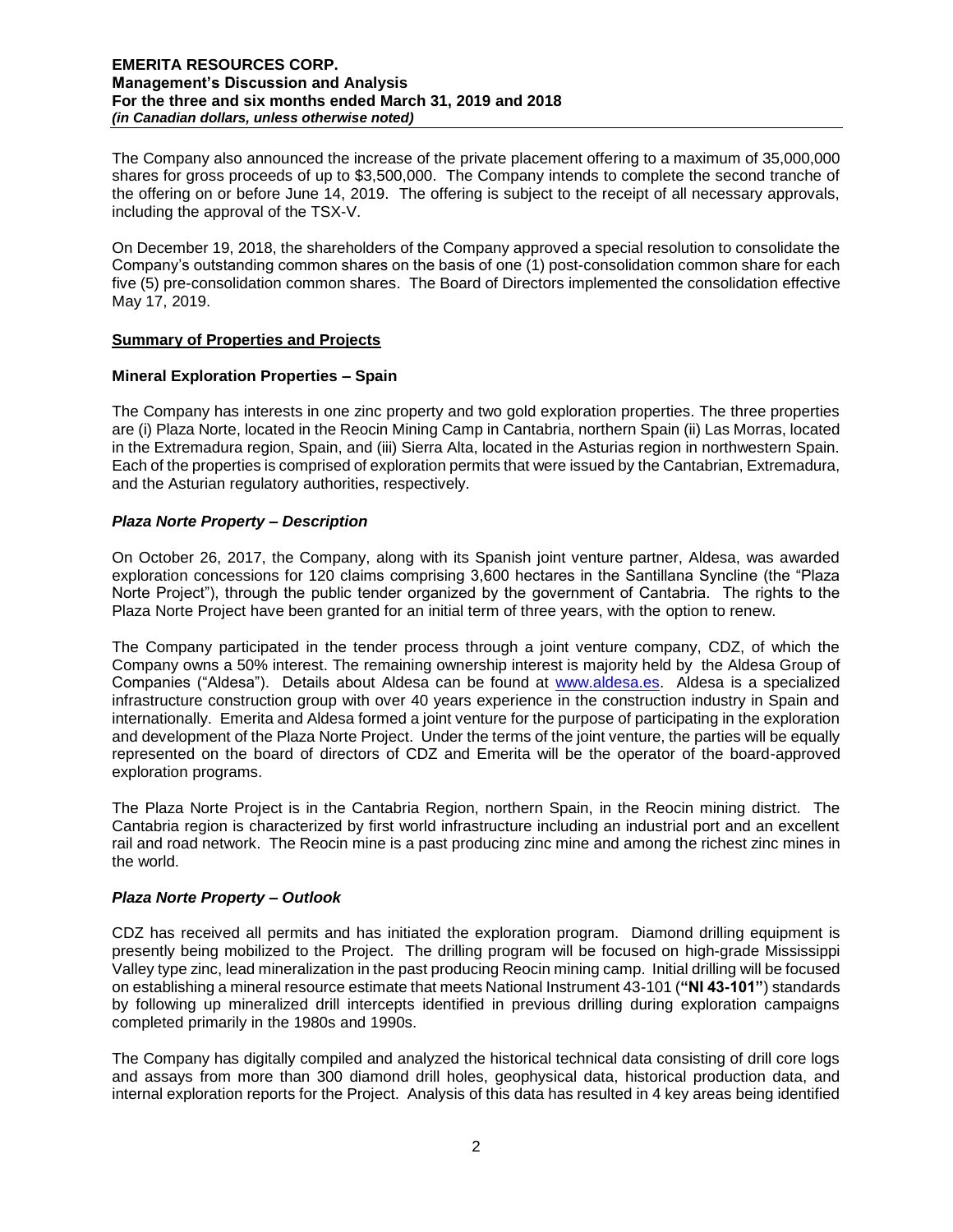as high priorities for exploration. These areas are (from north to south): Yuso, Queveda, San Miguel and Mercadal. All of these targets have significant mineralized intercepts , and Mercadal was the site of a past producing mine.

The Phase I diamond drill program consists of 6,500 metres of planned drilling and will focus on the Queveda target area, where several high grade mineralized intercepts have been identified, including:

- S-532 from 557.8m; 18.95m grading 9.72% Zn
- S-537 from 560.0m; 3.22m grading 9.82% Zn
- S-539 from 588.9m; 6.10m grading 5.70% Zn
- S-544 from 557.3m; 5.30m grading 7.74% Zn



To date, two drill holes have been completed. Both drill holes have intersected significant intervals of sphalerite (zinc mineralization) at the target horizon. The distance between the two drill holes is approximately 300 metres. Samples have been submitted to the ALS Laboratory in Seville, Spain for preparation and analysis. Results and complete details will be reported when they are received by the Company.

# *Las Morras Property – Description*

The original exploration permit for the Las Morras property comprised 230 claims, totaling approximately 7,000 hectares. The permit for Las Morras was granted on 2012 and expired on April 17, 2015 but was renewable for an additional three-year term. The Company applied for an additional two-year term and received approval of the renewal for a period of two years on August 20, 2015. A subsequent renewal for an additional period of 2 years was granted on January 20, 2017. The Company has filed a request for an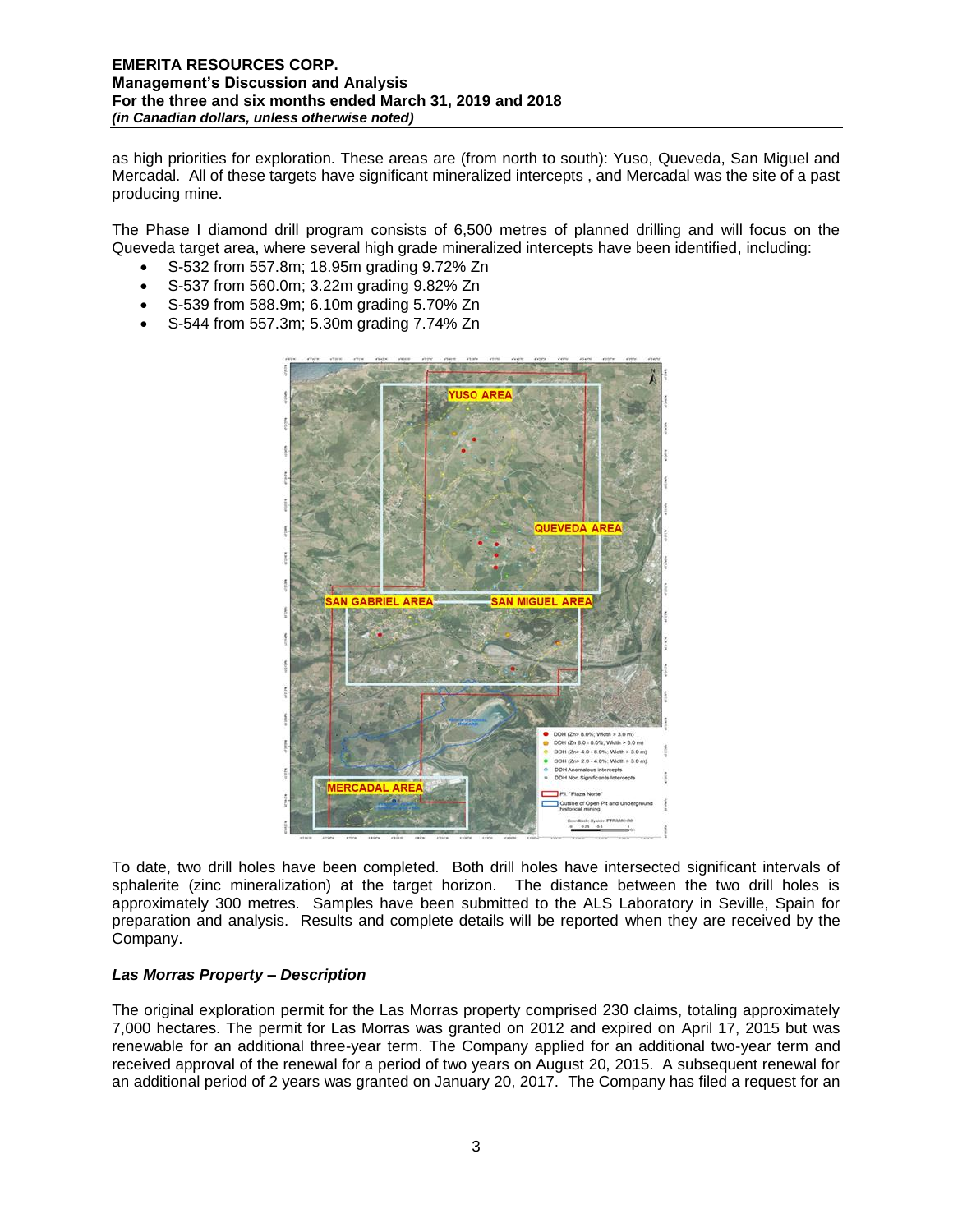additional extension with government authorities and expects the renewal to be approved imminently. This property is located in the eastern part of the Extremadura province of Spain.

# *Las Morras Property – Outlook*

On November 14, 2017 the Company granted an option ("the Option") to Copper One Inc. ("Copper One") to acquire a 100% interest in the Las Morras property. As consideration for the Option, Copper One paid \$25,000 in cash to the Company on November 17, 2017 and paid an additional \$75,000 in cash to the Company on January 9, 2018.

In order to exercise the Option, Copper One shall:

- o pay \$100,000 in cash to the Company on or before November 14, 2019;
- o spend \$500,000 on exploration activities on the project on or before November 14, 2019;
- o pay \$250,000 in cash to the Company on or before November 14, 2020;
- $\circ$  spend \$1,500,000 on exploration activities on the project on or before November 14, 2021; and
- o grant to the Company a 2% net smelter returns royalty on the project.

The Company will hold the project in trust for Copper One until the Option is exercised and the project is assigned and transferred. If Copper One does not exercise the Option, the Company will retain the project. During the option period, Copper One will have the right to designate the operator of the project. The Company has initiated a €100,000 exploration program, funded by Copper One in February 2019.

### *Sierra Alta Property – Description*

The Sierra Alta property is comprised of one exploration permit which consists of 90 mining claims comprising 2,700 hectares in the "Navelgas Gold Belt" in the Asturias region of northwestern Spain. The Company applied for the permit on November 18, 2013 and received notice that the permit for the property had been granted on July 26, 2015. The concession is valid for a three-year term and is renewable for equal and successive periods of three years. The Sierra Alta project is in a comparable geological environment to the El Valle-Boinas and Carles gold mines which operate 35 kilometres to the east of the project. Gold mineralization in the area typically occurs in high grade epithermal veins, skarns, and as intrusive related gold deposits. High grade gold samples in bedrock were identified by the Company during the initial property assessment, with grades of up to 10.65 g/t gold.

The area is characterized by extensive ancient Roman gold mine workings that align for over 10 kilometres along a NNE-SSW striking structure, of which the two largest historical excavations occur within the property boundary.

In July 2017, the restoration and investigation plan submitted to the local authorities was approved. This document initiates the three-year period of concessions and establishes the expiry date of the permit of July 31, 2020. The concessions period can be renewed for another three-year period, subject to certain conditions being satisfied.

# *Sierra Alta Property – Exploration*

In July 2016, the Company commenced exploration on the Sierra Alta property. The initial exploration program consisted of detailed geological mapping, bedrock sampling and trenching, where required. The program was designed to identify and evaluate areas with high grade gold mineralization along more than four kilometers of strike length and prioritize the target areas for diamond drilling in a subsequent program. The initial area of focus is characterized by a high density of ancient Roman mining excavations which are distributed along a geological structure that appears to control the distribution of the mineralization.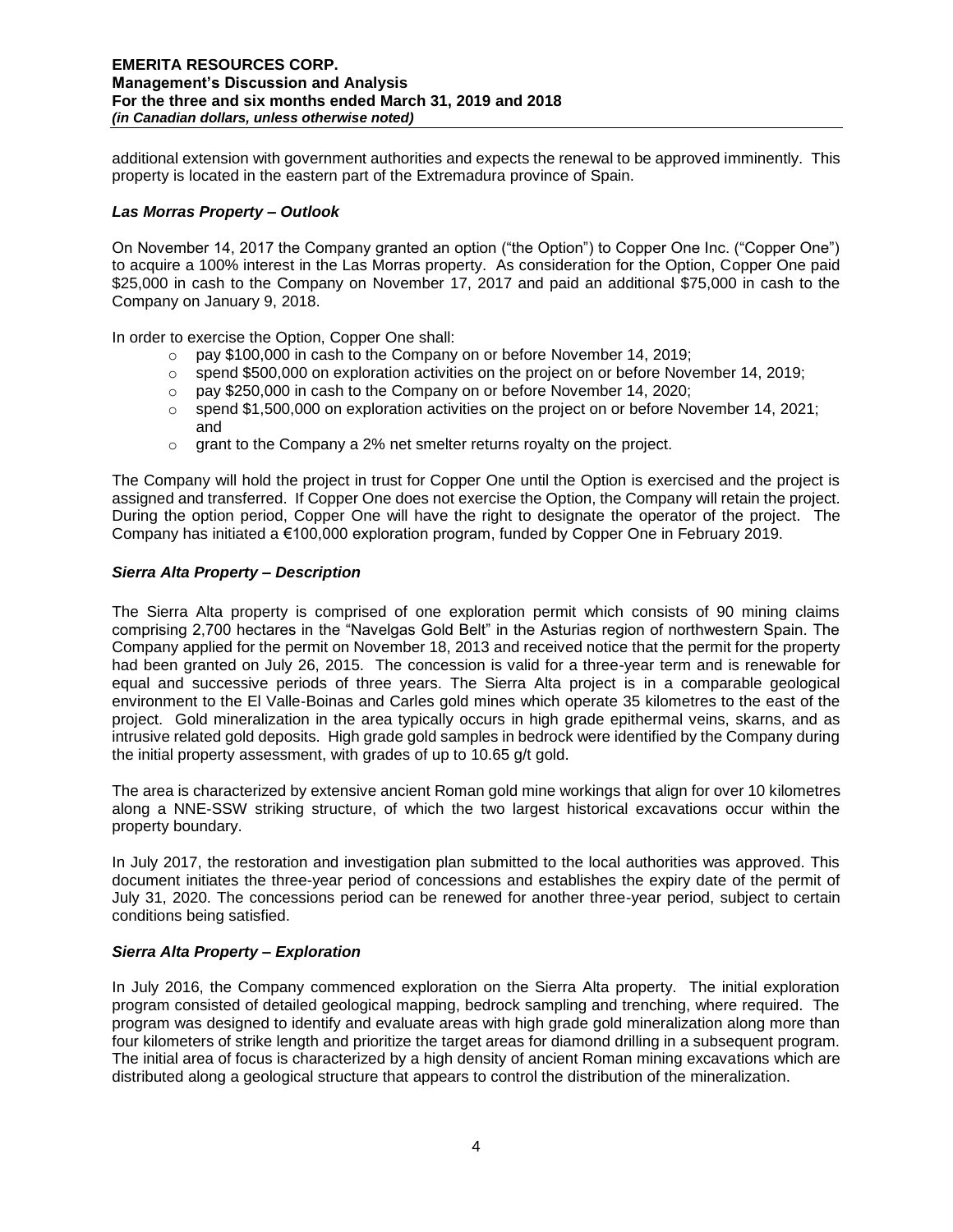There are two main gold geochemical anomalies within the Sierra Alta property. The anomaly in the North is approximately 3.0 kilometres long by 300 metres wide, and the one in the South is approximately 1.5 kilometres long by 200 metres wide. Recent exploration has been focused on the Northern anomaly where there is a high concentration of ancient mining excavations.

On November 3, 2017, a formal work plan was submitted by the Company to regional mining authorities. The Company has received approval of the work plan, with an expiry date of July 21, 2020.

### *Aznalcóllar Tender*

On December 16, 2014, the Company submitted a detailed technical proposal, which was the final requirement for the final stage of the public tender process for the Aznalcóllar Project.

The Aznalcóllar Project is a past producing property within the Iberian Pyrite Belt that hosted the Aznalcóllar and Los Frailes open pit zinc-lead-silver mines. The focus of the project is the re-development of the Los Frailes deposit which was developed in the mid-1990s. The historical open pit mineral resource as calculated by the previous operator of the mine was estimated to be 71 million tonnes grading 3.86% zinc, 2.18% lead, 0.34% copper and 60 ppm silver.

On February 23, 2015, the panel evaluating the bids for the Aznalcóllar Project on behalf of the Junta of Andalusia (the "Panel") recommended that the tender be granted to one of the Company's competitors in the bidding process. On February 26, 2015, the Head of the Mine Department of the Junta Andalusia confirmed that the tender process had been concluded and formally granted the tender to the Company's competitor, Minera Los Frailes SL ("Los Frailes").

Given the strength of its proposal, the Company initiated an appeal to the tender process and intends on continuing discussions with the responsible officials. The Company submitted the appeal on February 27, 2015 which was accepted by a Seville court judge on March 2, 2015.

The Company has been engaged in a lengthy litigation process relating to corruption and prevarication charges against officials of the outgoing Junta in Andlausia related to the Public Tender for the Aznalcóllar Project. The Company's representatives in Spain have met with officials of the incoming government in the first quarter of 2019 to discuss the project, and the Company remains committed to the acquisition and development of the project for the benefit of all stakeholders. As part of the initial public tender process, the Company completed comprehensive engineering and environmental studies and as such is the group best positioned to advance the project efficiently and with the highest environmental, health and safety standards.

The timing of the appeal process cannot be determined at this time and whether or not this process will result in the Company ultimately winning the rights to Aznalcóllar project remains uncertain.

# *Paymogo Tender*

In September 2017, the Upper Court of Andalusía ("the Upper Court") ruled in favour of Emerita's appeal relating to the awarding of the Paymogo Zinc Project ("the Paymogo Project") tender to Mina de Aguas Tenidas SA ("Matsa") and ordered that the qualifying bids pursuant to the tender be reassessed.

When the Paymogo Project was initially awarded to Matsa in 2014, Emerita filed an appeal based on its belief that the tender process contained a number of procedural errors and had not been conducted impartially. The Upper Court found that certain of the criteria used by the panel to evaluate the offers were considered arbitrarily and had not been made known to all the participants in the tender process and that "the panel made an arbitrary assessment of the bids favoring one bidder to the detriment of the others". As a result, the Upper Court ruled in favour of Emerita's appeal and rescinded the awarding of the Paymogo Project.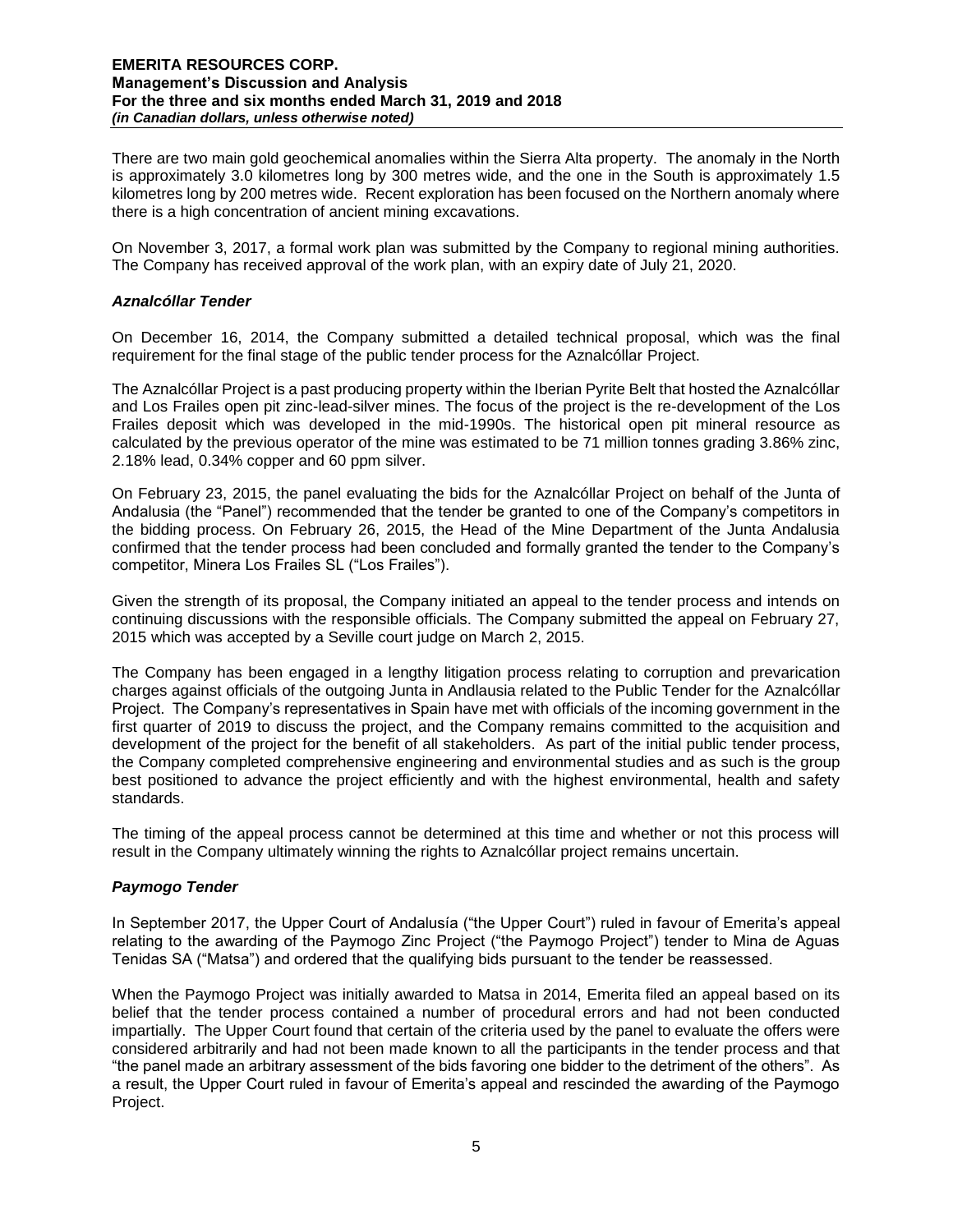The Upper Court has directed the panel to reassess the bids excluding the criteria that were not previously publicly disclosed. Using the legal criteria, the Company believes that it should be awarded the tender. The timing for reconvening the panel is not known by the Company nor how the panel will approach the reassessment. The Company will provide an update in due course with respect to any new developments. The Paymogo Project is in Southwestern Spain, close to the border with Portugal. Geologically the Paymogo Project is underlain by rocks of the Iberian Pyrite Belt, which is a prolific volcanogenic massive sulphide terrane with numerous current and past producers of base metals sulphides. The Paymogo Project hosts two deposits, called La Infanta and Romanera. Both deposits remain open at depth. La Infanta has some very high-grade intercepts and is only drilled to approximately 100 metres. Romanera is a larger sulphide deposit which is located approximately 7 kilometers to the west of La Infanta.

# **Mineral Exploration Properties – Brazil**

# *Falcon Project – Description*

In June 2016, the Company entered into a binding letter agreement (the "Falcon Agreement") with Falcon Metais Ltda. ("Falcon") pursuant to which Falcon granted to Emerita an option (the "Option") to acquire a 100% interest in the Falcon Litio MG Project (the "Falcon Project") on or before June 13, 2018 (the "Option Expiry Date"). The Falcon Project is adjacent to Brazil's only lithium mining operation owned by Companhia Brasileira de Lítio ("CBL") and the northwestern property boundary of the Falcon Project is just 500 meters from the CBL mine. The Falcon Project is comprised of five exploration permits and one application for an exploration permit.

Pegmatite dykes similar to the mineralized dykes on the adjacent property have been identified during the initial field reconnaissance of the area. Lithium mineralization in the area is associated with Neoproterozoic granitic intrusions that have deposited lithium mineralization with minor contents of rare metals such as thallium, niobium and tin in the apical aureole of these intrusions. Mineralization is hosted by pegmatite dykes with widths varying from 5 to 30 meters and strike in excess of 1 kilometer. The mineralized pegmatite dyke system is structurally-controlled by a framework of NW and NE crosscutting faults and fractures, and locally is characterized by stockwork systems or sets of sub-paralleled sheeted-dykes. The main lithium mineral at the adjacent operation is spodumene with minor amounts of petalite.

To acquire the Option, Emerita issued 500,000 common shares to Falcon in June 2016, at a price per share of \$0.155. An additional 500,000 common shares were issued on August 28, 2017 at a price per share of \$0.12 based on the estimated market value of the shares on the date of issuance. The Company issued the third and final tranche of 500,000 common shares to Falcon on September 12, 2018 at a price per share of \$0.04, based on the quoted market value of the shares on the date of issuance. Falcon will retain a transferable 2% net smelter royalty on all commercial sales from the Litio Project.

In addition, if a "mineral resource", as defined in NI 43-101, of at least 20 million tonnes with a grade of at least 1.3% LiO2 is delineated at the Falcon Project, Emerita shall either, (i) pay CAD\$5 million in cash to Falcon or, by its sole discretion, (ii) issue CAD\$5 million worth (to be determined on a reasonable volume weighted average price basis) of common shares to Falcon (the "Resource Consideration").

The Resource Consideration shall only be paid by Emerita if (i) the mineral resource is verified by a "qualified person", as such term is defined in NI 43-101, who is independent of Emerita and Falcon, and (ii) at least 50% of the mineral resource is categorized as an "indicated mineral resource" or "measured mineral resource", as defined in NI 43-101.

# *Falcon Project – Outlook*

The Falcon Project provides an opportunity for the Company to add value at a low cost. The Company is currently considering expressions of interest by third parties to be involved with developing the project. Further updates will be provided as they become available.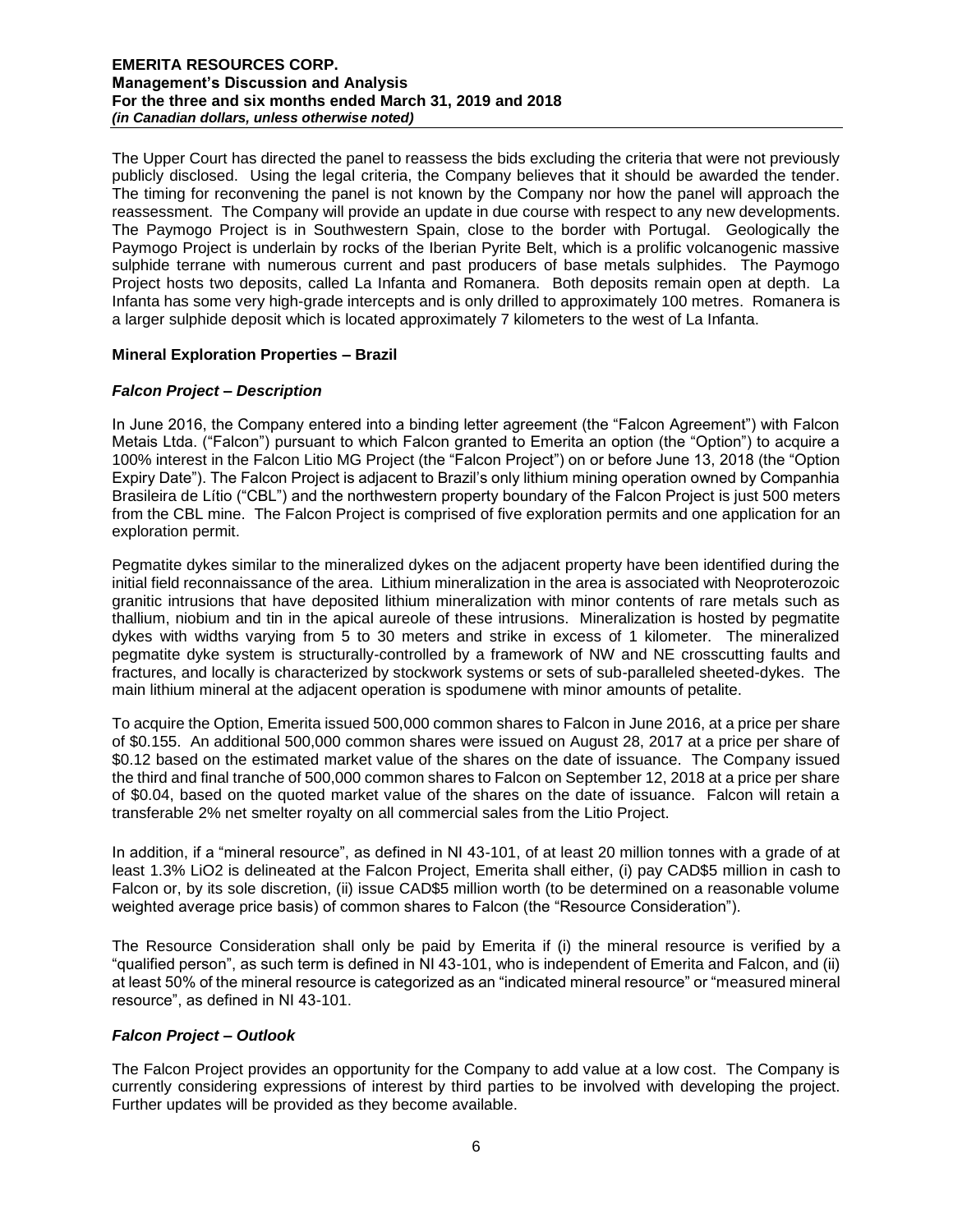# **Liquidity and Capital Resources**

As at March 31, 2019, the Company had working capital deficit of \$1,437,727 (September 30, 2018 – working capital deficit of \$1,830,474), which included a cash balance of \$36,789 (September 30, 2018 - \$31,325), amounts receivable of \$183,255 (September 30, 2018 - \$169,935), and prepaid expenses and advances of \$19,728 (September 30, 2018 - \$18,059), offset by accounts payable and accrued liabilities of \$1,677,499 (September 30, 2018 - \$2,049,613).

On December 19, 2018, the shareholders of the Company approved a special resolution to consolidate the Company's outstanding common shares on the basis of one (1) post-consolidation common share for each five (5) pre-consolidation common shares. The Board of Directors of the Company implemented the consolidation on May 17, 2019.

On January 4, 2019, the Company entered into a loan agreement with Pathfinder Asset Management Limited for a maximum principal amount of \$250,000, of which the full amount has been funded to date. The loan bears interest at 18% per annum, has a term of two years and is secured, pursuant to a general security agreement, against the Company's assets. The Company plans to use the loan proceeds to fund ongoing exploration and development of the Plaza Norte Project and for general working capital purposes. In connection with the loan, the Company paid \$7,500 as a finder fee to an arms-length party.

On February 19, 2019, the Company announced a brokered private placement financing of up to 20,000,000 post-consolidation common shares of the Company at a price per share of \$0.10 on a postconsolidation basis, for total gross proceeds of up to \$2,000,000. Subsequent to the quarter end, the private placement was expanded to a maximum of 35,000,000 shares for total gross proceeds of up to \$3,500,000, and the first tranche of 20,750,000 shares was closed.

The proceeds of the private placement are expected to be used to finance exploration activities at the Company's Plaza Norte Project in Spain, repayment of the Company's existing debt and for general corporate purposes. The second tranche of the private placement is expected to close on or about June 14, 2019 and is subject to all required regulatory approvals. Further details are available in the Company's press releases dated May 16, 2019 and May 23, 2019.

# **Results of Operations**

During the three and six months ended March 31, 2019, the Company recorded a gain/(loss) of \$(363,535) and \$130,233, or \$(0.00) and \$0.00 per share respectively, compared with a (loss) of \$(428,080) and \$(874,872), or \$(0.00) and \$(0.01) per share respectively, during the comparable three and six months ended March 31, 2018.

Expenses incurred during the three and six months ended March 31, 2019 included \$310,639 and \$444,623 in consulting and management fees; \$13,284 and 40,998 in shareholder communications, filing fees, and promotional expenses; \$28,985 and \$44,465 in office expenses for office administration services; and \$4,000 and \$4,400 in professional fees related to legal expenses and the preparation and audit of the Company's financial statements. During the three and six months ended March 31, 2019, project evaluation expenses of \$(17,028) and \$141,512 were incurred relating to the evaluation of mineral properties within Spain and Brazil.

Expenses incurred during the three and six months ended March 31, 2018 included \$372,254 and \$684,703 in consulting and management fees; \$45,939 and \$80,089 in shareholders communications, filing fees, and promotional expenses; \$51,214 and \$85,819 in travel expense; \$22,622 and \$34,466 in office expenses for office administration services; and \$11,060 and \$20,302 in professional fees related to the preparation and audit of the Company's financial statements During the three and six months ended March 31, 2018, project evaluation expenses of \$(69,179) and \$6,726 were incurred relating to the evaluation of mineral properties within Spain.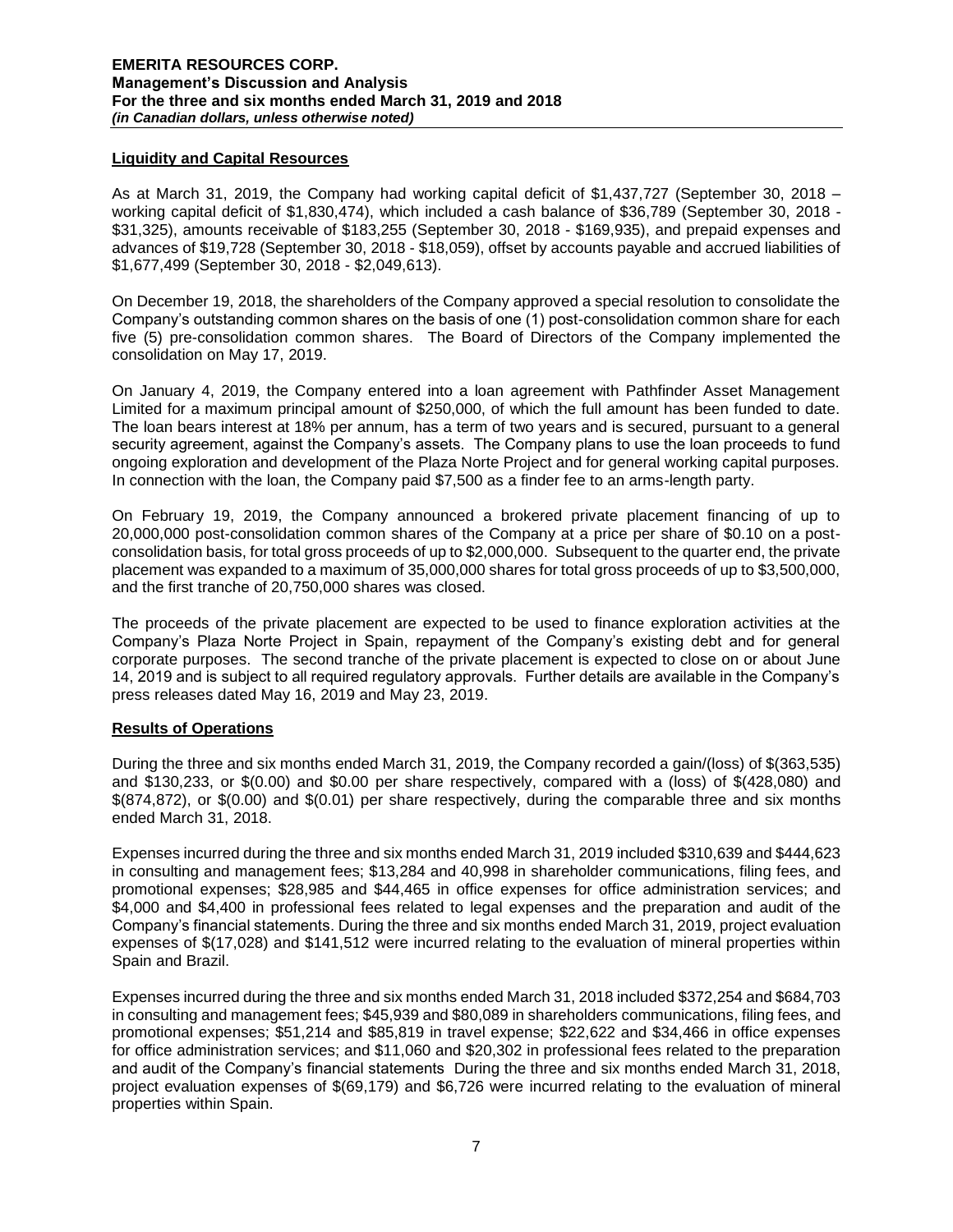### **Cash flows**

#### *Six months ended March 31, 2019*

During the six months ended March 31, 2019, the Company used cash of \$244,536 on operating activities. Cash used in operating activities consisted primarily of new project evaluation expenses incurred on the Company's properties in Spain and Brazil, corporate general and administrative expenses, and a gain from the settlement of outstanding liabilities.

During the six months ended March 31, 2019, financing activities generated \$250,000, consisting of the proceeds from the Company's long-term loan payable.

### *Six months ended March 31, 2018*

During the six months ended March 31 2018, the Company used cash of \$1,938,694 on operating activities. Cash used in operating activities consisted mainly of new project evaluation expenses incurred on the Company's properties in Spain, and corporate general and administrative expenses.

During the six months ended March 31, 2018, investing activities used cash of \$1,262,678 which related to office equipment, investments in associate, and general overhead for exploration and evaluation expenditures on the Company's properties in Spain.

During the six months ended March 31, 2018, financing activities generated \$4,076,735 in cash, which consisted of proceeds from the Company's private placement financing, and the exercise of 100,000 of the Company's outstanding warrants.

### **Select Annual Information**

Select annual financial information for the years ended September 30, 2018, 2017 and 2016 is presented in the table below:

|                                   | 2018 |             | 2017        |         | 2016 |             |
|-----------------------------------|------|-------------|-------------|---------|------|-------------|
|                                   |      |             |             |         |      |             |
| Revenues                          |      |             |             |         |      |             |
| Loss and comprehensive loss       |      | (4,403,654) | (2,522,973) |         |      | (1,520,994) |
| Loss per share, basic and diluted |      | (0.03)      |             | (0.03)  |      | (0.02)      |
| Total assets                      |      | 894.051     | 1,164,665   |         |      | 1,196,621   |
| Working capital ('000s)           |      | (1, 830)    |             | (1,460) |      | (980)       |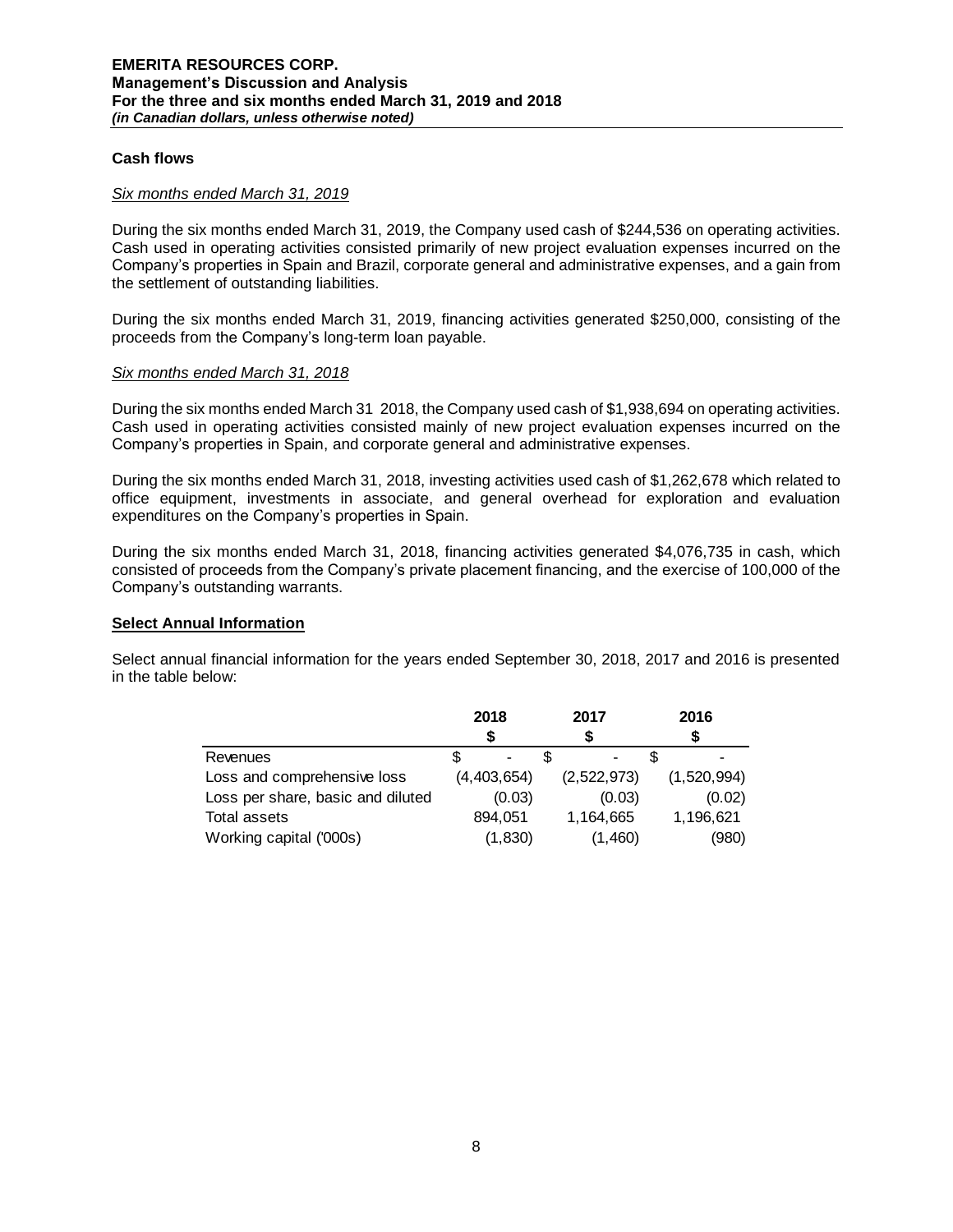# **Select Quarterly Information**

Select quarterly financial information for the most recent eight quarters is presented in the table below:

|                               |             | <b>Operating</b> |             |                |                     |
|-------------------------------|-------------|------------------|-------------|----------------|---------------------|
| <b>Period</b>                 | Revenue (1) | costs            | Gain/(loss) | Loss per share | <b>Total assets</b> |
|                               |             |                  |             |                |                     |
| Q2- March 2019                |             | 339,880          | (363,535)   | (0.00)         | 912,312             |
| Q1- December 2018             |             | 336,118          | 493,768     | 0.00           | 898,215             |
| Q4- September 2018            |             | 688,960          | (3,048,035) | (0.02)         | 894,051             |
| Q3- June 2018                 |             | 474.385          | (480, 747)  | (0.00)         | 3,413,807           |
| Q2- March 2018                |             | 433,910          | (428,080)   | (0.00)         | 3,793,092           |
| Q <sub>1</sub> -December 2017 |             | 478,195          | (446,792)   | (0.01)         | 4,327,116           |
| Q4- September 2017            |             | 544.344          | (1,439,053) | (0.02)         | 1,164,665           |
| Q3- June 2017                 |             | 423.701          | (436, 579)  | (0.00)         | 2,180,500           |
| Q2- March 2017                |             | 256,595          | (258, 918)  | (0.00)         | 1,735,564           |

Explanatory Notes:

1) The Company has no sales revenues.

### **Financial Instruments**

Financial instruments recorded at fair value on the statement of financial position are classified using a fair value hierarchy that reflects the significance of the inputs used in making the measurements. The fair value hierarchy has the following levels:

- a) Level 1 Unadjusted quoted prices in active markets for identical assets or liabilities;
- b) Level 2 Inputs other than quoted prices that are observable for assets or liabilities, either directly or indirectly; and
- c) Level 3 Inputs for assets and liabilities that are not based on observable market data.

The fair value hierarchy requires the use of observable market inputs whenever such inputs exist. A financial instrument is classified to the lowest level of the hierarchy for which a significant input has been considered in measuring fair value.

The Company's financial instruments include cash and accounts payable and accrued liabilities. The carrying values of these financial instruments reported in the statement of financial position approximate their respective fair values due to the relatively short-term nature of these instruments. As at March 31, 2019 and 2019, the Company had no instruments to classify in the fair value hierarchy.

The Company's risk exposures and the impact on the Company's financial instruments are summarized below:

(a) *Credit risk* 

Counterparty credit risk is the risk that the financial benefits of contracts with a specific counterparty will be lost if a counterparty defaults on its obligations under the contract. This includes any cash amounts owed to the Company by those counterparties, less any amounts owed to the counterparty by the Company where a legal right of set-off exists and also includes the fair values of contracts with individual counterparties which are recorded in the financial statements.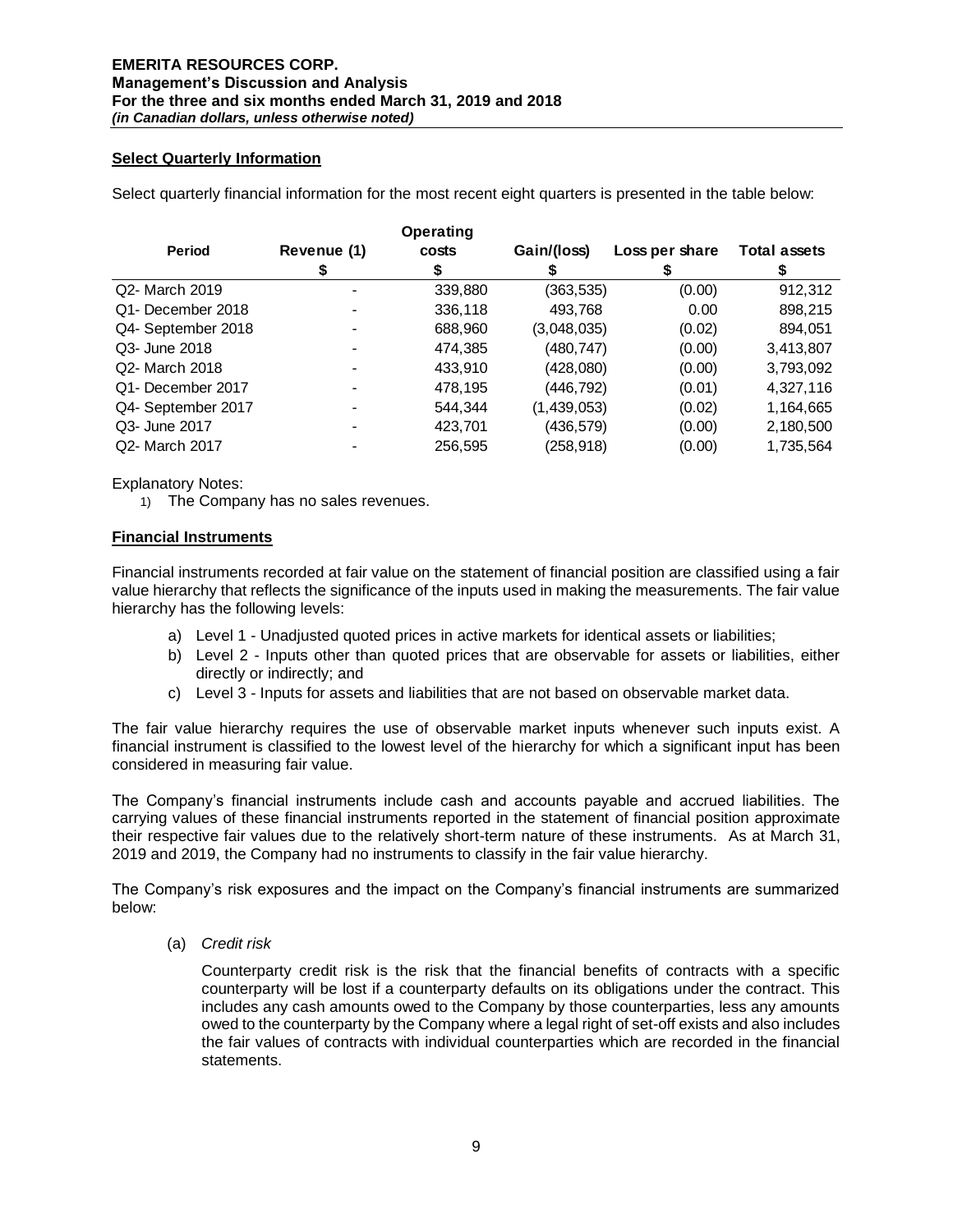# a. *Trade credit risk*

- The Company is not exposed to significant trade credit risk.
- b. *Cash*

In order to manage credit and liquidity risk the Company's policy is to invest only in highly rated investment grade instruments that have maturities of three months or less. Limits are also established based on the type of investment, the counterparty and the credit rating.

(b) *Currency risk* 

Currency risk is the risk that the fair value of, or future cash flows from, the Company's financial instruments will fluctuate because of changes in foreign exchange rates. The Company's foreign currency risk arises primarily with respect to the Euro and Brazilian reals from its property interests in Spain and Brazil, and US dollars from operations. Fluctuations in the exchange rates between these currencies and the Canadian dollar could have a material effect on the Company's business, financial condition and results of operations. The Company does not engage in any hedging activity to mitigate this risk.

As at March 31, 2019 and September 30, 2018, the Company had the following financial instruments and denominated in foreign currency (expressed in Canadian dollars):

|                                          | Euro |                          |  | <b>US dollars</b> |  | <b>Brazilian reals</b> |  |
|------------------------------------------|------|--------------------------|--|-------------------|--|------------------------|--|
| Cash                                     |      | 21.585                   |  | 773               |  | 519                    |  |
| Loans payable                            |      | $\overline{\phantom{0}}$ |  | (100,000)         |  | -                      |  |
| Accounts payable and accrued liabilities |      | 184.768)                 |  | (103.000)         |  | (210, 613)             |  |
|                                          |      | (163, 183)               |  | (202,227          |  | (210, 094)             |  |

#### **March 31, 2019**

# **September 30, 2018**

|                                          | Euro      |  | US dollars |  | <b>Brazilian reals</b> |
|------------------------------------------|-----------|--|------------|--|------------------------|
| Cash                                     | 17.516    |  | 7.224      |  | 1.505                  |
| Accounts payable and accrued liabilities | (303.808) |  | (459.372)  |  | (413.370)              |
|                                          | (286.292) |  | (452.148)  |  | (411,865)              |

A 10% strengthening (weakening) of the Canadian dollar against the Euro would decrease (increase) net loss by approximately \$16,000 (September 30, 2018 - \$29,000).

A 10% strengthening (weakening) of the Canadian dollar against the US dollar would decrease (increase) net loss by approximately \$20,000 (September 30, 2018 - \$45,000).

A 10% strengthening (weakening) of the Canadian dollar against the Brazilian real would decrease (increase) net loss by approximately \$21,000 (September 30, 2018 - \$41,000).

#### *(c) Liquidity risk*

Liquidity risk is the risk that an entity will encounter difficulty in meeting obligations associated with financial liabilities. The Company's approach to managing liquidity risk is to ensure that it will have sufficient liquidity to meet liabilities when due. At March 31, 2019, the Company had a cash balance of \$36,789 (September 30, 2018 - \$31,325) to settle current liabilities of \$1,677,499 (September 30, 2018 - \$2,049,613). The Company's trade payables have contractual maturities of less than 30 days and are subject to normal trade terms.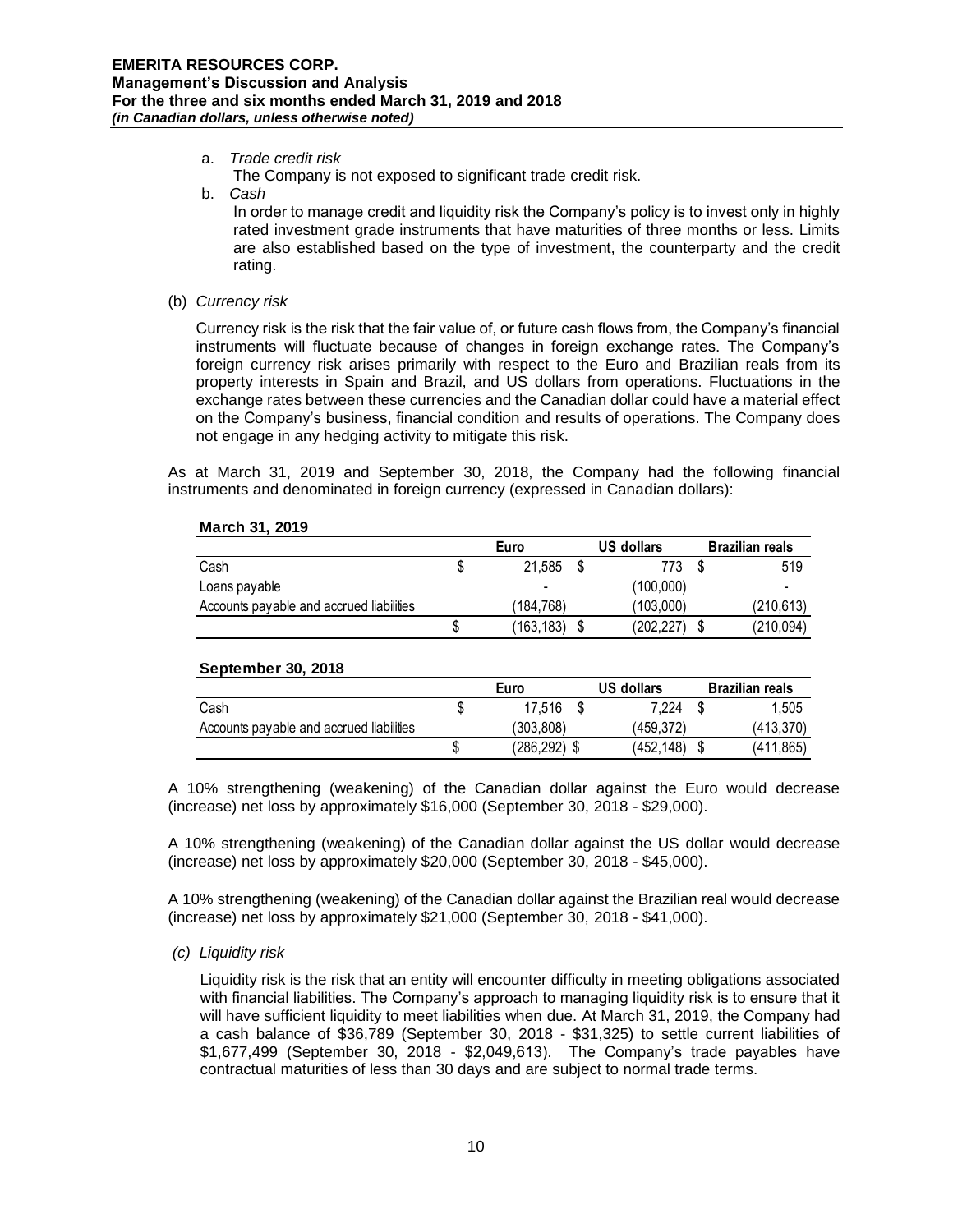*(d) Commodity / Equity price risk*

The Company is exposed to price risk with respect to commodity and equity prices. Equity price risk is defined as the potential adverse impact on the Company's earnings due to movements in individual equity prices or general movements in the level of the stock market. Commodity price risk is defined as the potential adverse impact on earnings and economic value due to commodity price movements and volatilities. The Company closely monitors commodity prices, as they relate to gold, zinc, and lithium, individual equity movements and the stock market to determine the appropriate course of action to be taken by the Company. Commodity price risk is remote as the Company is not a producing entity.

#### . **Critical Accounting Policies**

The Company's significant accounting policies are described in Note 2 to the audited consolidated financial statements for the year ended September 30, 2018. The preparation of statements in conformity with IFRS requires management to make estimates and assumptions that affect the reported amounts of assets and liabilities at the date of the financial statements and reported amounts of expenses during the reporting period. Actual outcomes could differ from these estimates. The following is a list of the accounting policies that management believes are critical, due to the degree of uncertainty regarding the estimates and assumptions involved and the magnitude of the asset, liability or expense being reported:

- Foreign currencies
- Exploration and evaluation properties

# *Foreign currencies*

The Foreign currency translation presentation and functional currency of the Company and its subsidiary is the Canadian dollar.

Transactions in currencies other than the functional currency are recorded at the rates of exchange prevailing on the dates of the transactions. At each financial position reporting date, monetary assets and liabilities that are denominated in foreign currencies are translated at the rates prevailing at the date of the statement of financial position. Exchange differences are recognized in operations in the period in which they arise.

The Company makes expenditures and incurs costs in Euros ("EUR"), United States Dollars ("US\$") and Brazilian reals ("BRL"). At March 31, 2019, one Canadian dollar was worth US\$0.7483 (September 30, 2018– US\$0.7725); EUR 0.6666 (September 30, 2018 – EUR 0.6658); and BRL 2.9155 (September 30, 2018 – BRL 3.1056). During the six months ended March 31, 2019, the average value of one Canadian dollar was US\$0.7545 (September 30, 2018 – US\$0.7791); EUR 0.6628 (September 30, 2018 – EUR 0.6545); and BRL 2.8571 (September 30, 2018 – BRL 2.7203).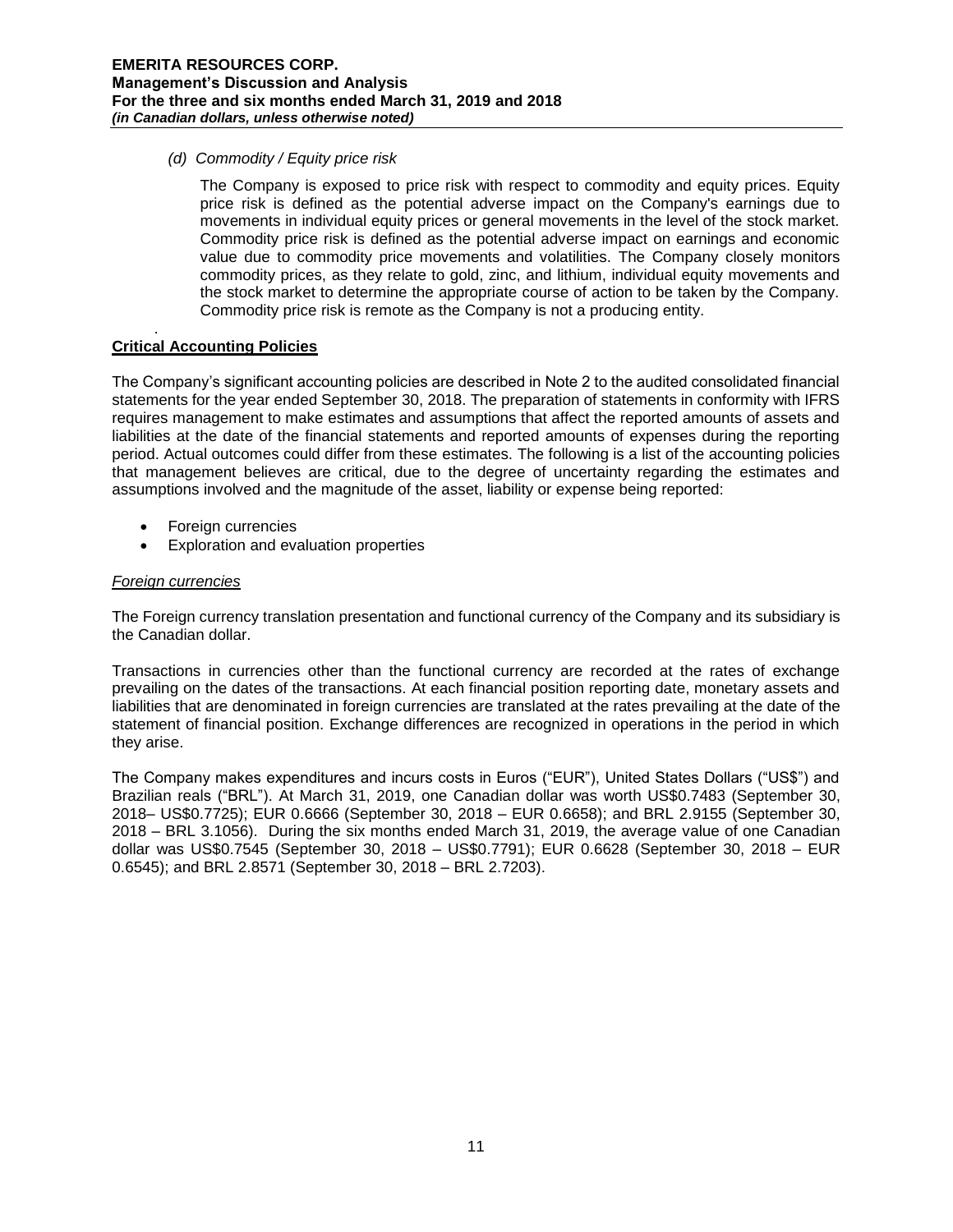#### *Exploration and evaluation properties*

|                                          | <b>Salobro</b> | <b>Las Morras</b> | <b>Falcon Litio</b> |               |
|------------------------------------------|----------------|-------------------|---------------------|---------------|
|                                          | <b>Project</b> | <b>Property</b>   | <b>Project</b>      | Total         |
|                                          |                |                   |                     |               |
| Balance, September 30, 2017              |                | 339,994           | 137,500             | 477,494       |
| Cost incurred during the year:           |                |                   |                     |               |
| Purchase option (a,b,d)                  | 100,000        | (100,000)         | 20,000              | 20,000        |
| Land management fees, taxes and permits  | 374,108        |                   |                     | 374,108       |
| Labour, contract geologists, prospectors | 641,248        |                   |                     | 641,248       |
| Field expenses                           | 57,922         |                   |                     | 57,922        |
| Drilling & geophysics                    | 662,963        |                   |                     | 662,963       |
| <b>Technical reports</b>                 |                |                   |                     |               |
| Travel, meals and accommodations         | 84.475         |                   |                     | 84,475        |
| Legal fees                               | 295,886        |                   |                     | 295,886       |
| Project overhead costs                   | 55,806         |                   |                     | 55,806        |
| Property writeoff (d)                    | (2,272,408)    |                   |                     | (2, 272, 408) |
| Balance, September 30 and March 31, 2019 |                | 239,994           | 157,500             | 397,494       |

Once a license to explore an area has been secured, expenditures on exploration and evaluation activities are capitalized to exploration and evaluation properties and classified as a component of property, plant and equipment.

Exploration expenditures relate to the initial search for deposits with economic potential and to detailed assessments of deposits or other projects that have been identified as having economic potential.

Management reviews the carrying value of capitalized exploration and evaluation costs at least annually. The review is based on the Company's intentions for the development of the undeveloped property. Subsequent recovery of the resulting carrying value depends on successful development or sale of the undeveloped project. If a project does not prove viable or management determines that impairment is required, all irrecoverable costs associated with the project net of any impairment provisions are written off to operations.

The recoverability of amounts shown for exploration and evaluation properties is dependent upon the discovery of economically recoverable reserves, the ability of the Company to obtain financing to complete development of the properties, and on future production or proceeds of disposition.

Costs recovered in excess of the carrying amount are recognized in operations. At March 31, 2019, the Company had exploration and evaluation properties on the statement of financial position of \$397,494 (September 30, 2018 - \$397,494).

#### **Commitments and Contingencies**

The Company's exploration activities are subject to various laws and regulations governing the protection of the environment. These laws and regulations are continually changing and generally becoming more restrictive. The Company believes its operations are materially in compliance with all applicable laws and regulations. The Company expects to make expenditures to comply with such laws and regulations.

The Company is party to certain management contracts. These contracts contain minimum commitments of approximately \$328,000 (2018 - \$324,000) and additional contingent payments of up to approximately \$1,251,000 (2018 - \$1,235,000) upon the occurrence of a change of control. As a triggering event has not taken place, the contingent payments have not been reflected in these consolidated financial statements.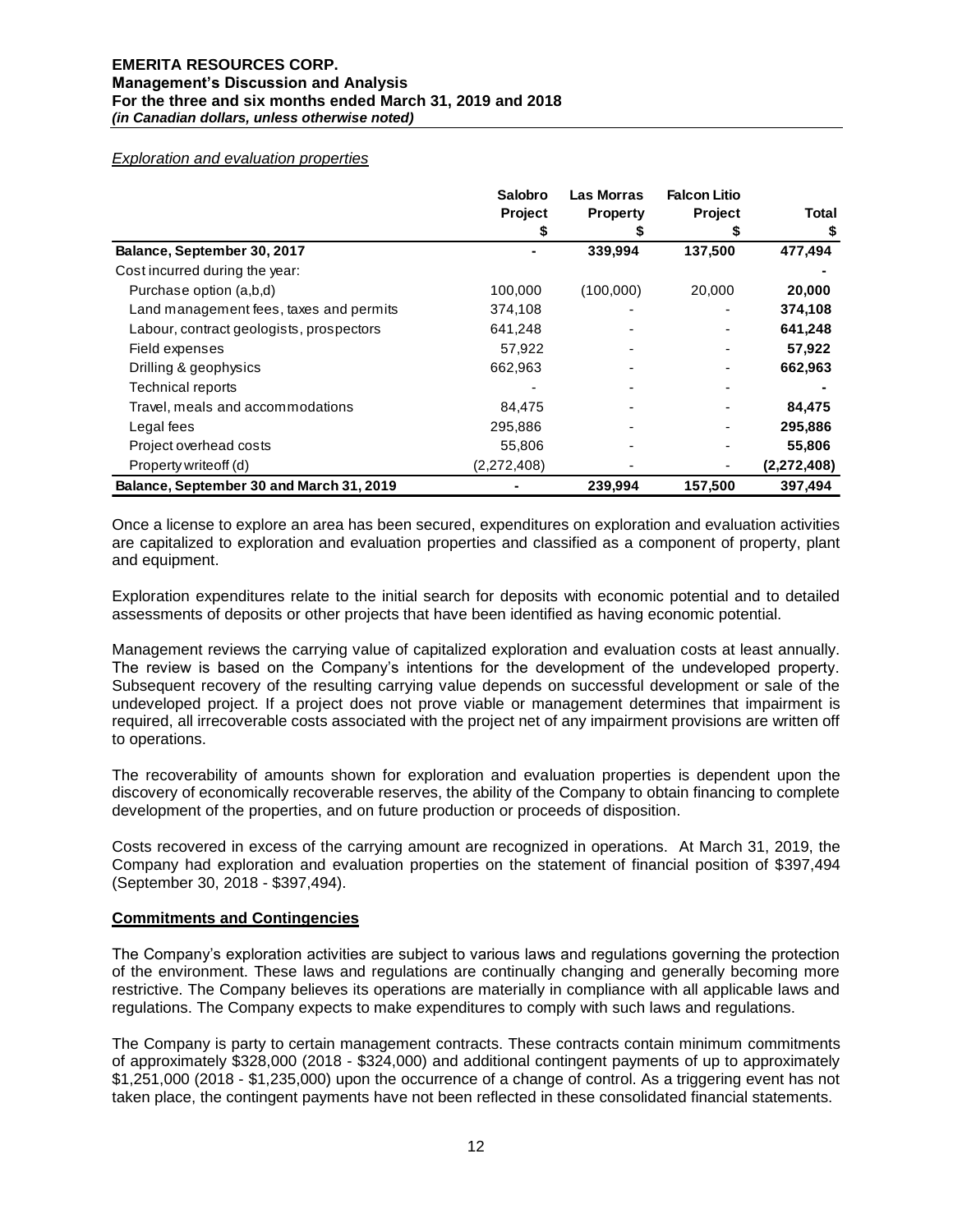The Company's joint venture agreement with *inter alia* the Aldesa Group requires the Company to invest an additional €1,250,000 in the development of the Plaza Norte project should the project advance to later phases. It is not currently known whether the Plaza Norte project will advance to a stage where this investment is required, therefore the expenditure has not been reflected in these consolidated financial statements.

The Company is subject to various claims, lawsuits and other complaints arising in the ordinary course of business. The Company records provisions for losses when claims become probable and the amounts are estimable. Although the outcome of such matters cannot be determined, it is the opinion of management that the final resolution of these matters will not have a material adverse effect on the Company's financial condition, operations or liquidity.

The Company has been named as a defendant in a claim made by a group of companies regarding the payment of outstanding amounts owing to the group of companies relating to certain advertising services. The plaintiff is seeking payment in the amount of  $\epsilon$  208.457 (approximately \$315,000). Although the ultimate outcome of this action cannot be ascertained at this time and the results of legal proceedings cannot be predicted with certainty, management believes this claim to be without merit.

# **Transactions with Related Parties**

The Company shares office space with other companies who may have common officers or directors. The costs associated with this space are administered by an unrelated company.

As at March 31, 2019, an amount of \$498,188, included in accounts payable, were owed to directors and officers of the Company (September 30, 2018 - \$920,873). The amounts outstanding on fees are unsecured, non-interest bearing, with no fixed terms of repayment. During the first fiscal quarter, certain directors and officers agreed to waive a portion (\$680,873) of their outstanding fees.

# *Compensation of key management personnel of the Company*

In accordance with IAS 24, key management personnel are those persons having authority and responsibility for planning, directing and controlling the activities of the Company directly or indirectly, including any directors (executive and non-executive) of the Company. During the six months ended March 31, 2019 and 2018, the remuneration of directors and other key management personnel are as follows:

|                 | Six months ended March 31, |      |         |  |  |  |
|-----------------|----------------------------|------|---------|--|--|--|
|                 | 2019                       | 2018 |         |  |  |  |
| Management fees | 245.312 \$                 |      | 268.555 |  |  |  |

# **Risk Factors**

Mining exploration inherently contains a high degree of risk and uncertainty, which even a combination of careful evaluation, experience and knowledge may not eliminate. The following are certain factors relating to the business of the Company, which investors should carefully consider when making an investment decision concerning the Company's shares. These risks and uncertainties are not the only ones facing the Company. Additional risks and uncertainties not presently known that the Company currently deems immaterial, may also impair the operations of the Company. If any such risks occur, the financial condition, liquidity and results of operations of the Company could be materially adversely affected and the ability of the Company to implement its growth plans could be adversely affected. An investment in the Company is speculative. An investment in the Company will be subject to certain material risks and investors should not invest in securities of the Company unless they can afford to lose their entire investment. The following is a description of certain risks and uncertainties that may affect the Company.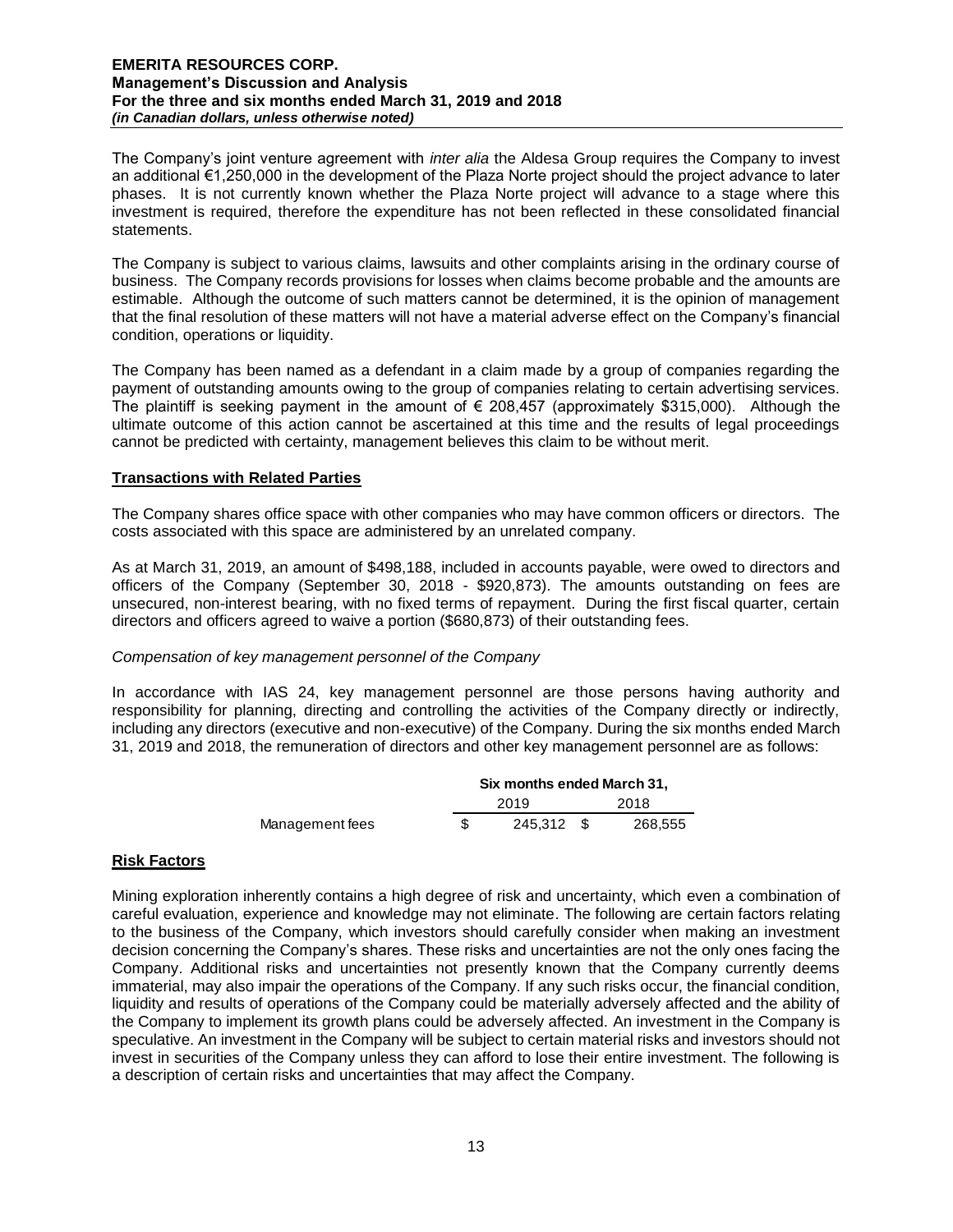# *Substantial Capital Requirements and Liquidity*

Substantial additional funds for the establishment of the Company's current and planned operations will be required. No assurances can be given that the Company will be able to raise the additional funding that may be required for such activities, should such funding not be fully generated from operations. Mineral prices, environmental rehabilitation or restitution, current financial conditions, revenues, taxes, capital expenditures, operating expenses and geological results are all factors which will have an impact on the amount of additional capital that may be required. To meet such funding requirements, the Company may be required to undertake additional equity financing, which would be dilutive to shareholders. Debt financing, if available, may also involve restrictions on financing and operating activities. There is no assurance that additional financing will be available on terms acceptable to the Company or at all. If the Company is unable to obtain additional financing as needed, it may be required to reduce the scope of its operations and pursue only those projects that can be funded through cash flows generated from its existing operations, if any.

# *Financing Risks and Dilution to Shareholders*

The Company will have limited financial resources, no operations and no revenues. Even if the Company's exploration program on one or more of the properties is successful, additional funds will be required for the purposes of further exploration and development. There can be no assurance that the Company will be able to obtain adequate financing in the future or that such financing will be available on favourable terms or at all. It is likely such additional capital will be raised through the issuance of additional equity which would result in dilution to the Company's shareholders.

# *Limited Operating History*

The Company is a relatively new company with limited operating history. The Company only recently acquired its interest in its material properties and the Company has no history of business or mining operations, revenue generation or production history. The Company has yet to generate a profit from their activities. The Company will be subject to all the business risks and uncertainties associated with any new business enterprise, including the risk that it will not achieve its growth objective. The Company anticipates that it may take several years to achieve positive cash flow from operations.

# *No Mineral Resources or Mineral Reserves*

Resource exploration is a speculative business, characterized by a number of significant risks including, among other things, unprofitable efforts resulting not only from the failure to discover mineral deposits but also from finding mineral deposits that, though present, are insufficient in quantity and quality to return a profit from production. The marketability of minerals acquired or discovered by the Company may be affected by numerous factors which are beyond the control of the Company and which cannot be accurately predicted, such as market fluctuations, the proximity and capacity of milling facilities, mineral markets and processing equipment, and such other factors as government regulations, including regulations relating to royalties, allowable production, importing and exporting of minerals, and environmental protection, the combination of which factors may result in the Company not receiving an adequate return of investment capital.

The Company's properties are in the exploration stage only and, to date, no mineral resources or mineral reserves have been identified. Development of the Company's properties will follow only if favourable exploration results are obtained. The business of exploration for minerals and mining involves a high degree of risk. Few properties that are explored are ultimately developed into producing mines. There is no assurance that any mineral resources or mineral reserves will be identified or developed. The long-term profitability of the Company's operations will in part be directly related to the costs and success of its exploration programs, which may be affected by a number of factors.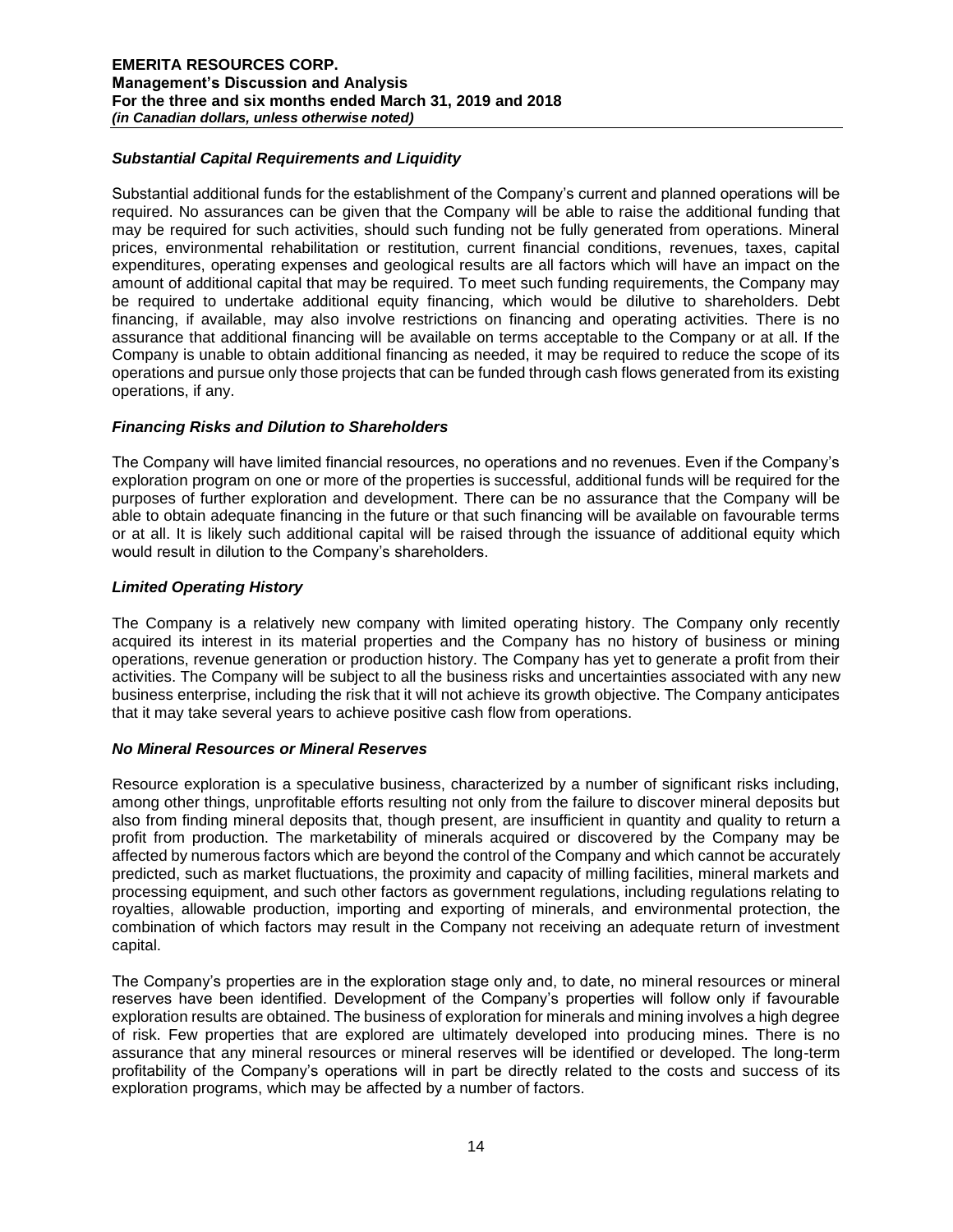Substantial expenditures are required to establish mineral resources and mineral reserves and to develop the mining and processing facilities and infrastructure at any site chosen for mining. Although substantial benefits may be derived from the discovery of a major mineralized deposit, no assurance can be given that minerals will be discovered in sufficient quantities to justify commercial operations or that funds required for development can be obtained on a timely basis.

# *Fluctuating Mineral Prices*

The economics of mineral exploration are affected by many factors beyond the Company's control, including commodity prices, the cost of operations, variations in the grade of minerals explored and fluctuations in the market price of minerals. Depending on the price of minerals, the Company may determine that it is impractical to continue a mineral exploration operation.

Mineral prices are prone to fluctuations and the marketability of minerals is affected by government regulation relating to price, royalties, allowable production and the importing and exporting of minerals, the effect of which cannot be accurately predicted. There is no assurance that a profitable market will exist for the sale of any minerals that may be found on the Properties.

# *Regulatory, Permit and License Requirements*

The current or future operations of the Company require permits from various governmental authorities, and such operations are and will be governed by laws and regulations that may concern, among other things, exploration, development, production, taxes, labour standards, occupational health, waste disposal, toxic substances, land use, environmental protection, site safety and other matters. Companies engaged in the exploration and development of mineral properties generally experience increased costs and delays in development and other schedules because of the need to comply with applicable laws, regulations and permits. There can be no assurance that all permits which the Company may require for facilities and the conduct of exploration and development operations on its properties will be obtainable on reasonable terms, or that such laws and regulations will not have an adverse effect on any exploration or development project which the Company might undertake.

Failure to comply with applicable laws, regulations and permitting requirements may result in enforcement actions, including orders issued by regulatory or judicial authorities causing operations to cease or be curtailed and may include corrective measures requiring capital expenditures, installation of additional equipment or remedial actions. Parties engaged in exploration and development operations may be required to compensate those suffering loss or damage by reason of the exploration and development activities and may have civil or criminal fines or penalties imposed upon them for violation of applicable laws or regulations. Amendments to current laws, regulations and permits governing operations and activities of mineral companies, or more stringent implementation thereof, could have a material adverse impact on the Company and cause increases in capital expenditures or exploration and development costs, or require abandonment or delays in the development of new or existing properties.

With respect to the Aznalcóllar and Paymogo tender appeal processes, there can be no certainty with respect to further developments of the appeal or the results of any recourse initiated by the applicable governmental entities in Spain with respect to the tender processes. In addition, there can be no certainty with respect to the timing regarding any potential resolution of the tender review processes, the ability of the Company to be successful with its appeal or the potential for the Company to be awarded either project.

# *Title to Properties*

Acquisition of title to mineral properties is a very detailed and time-consuming process. Title to, and the area of, mineral properties may be disputed. The Company cannot give an assurance that title to some or all the Company's interest in its properties will not be challenged or impugned. Mineral properties sometimes contain claims or transfer histories that examiners cannot verify. A successful claim that the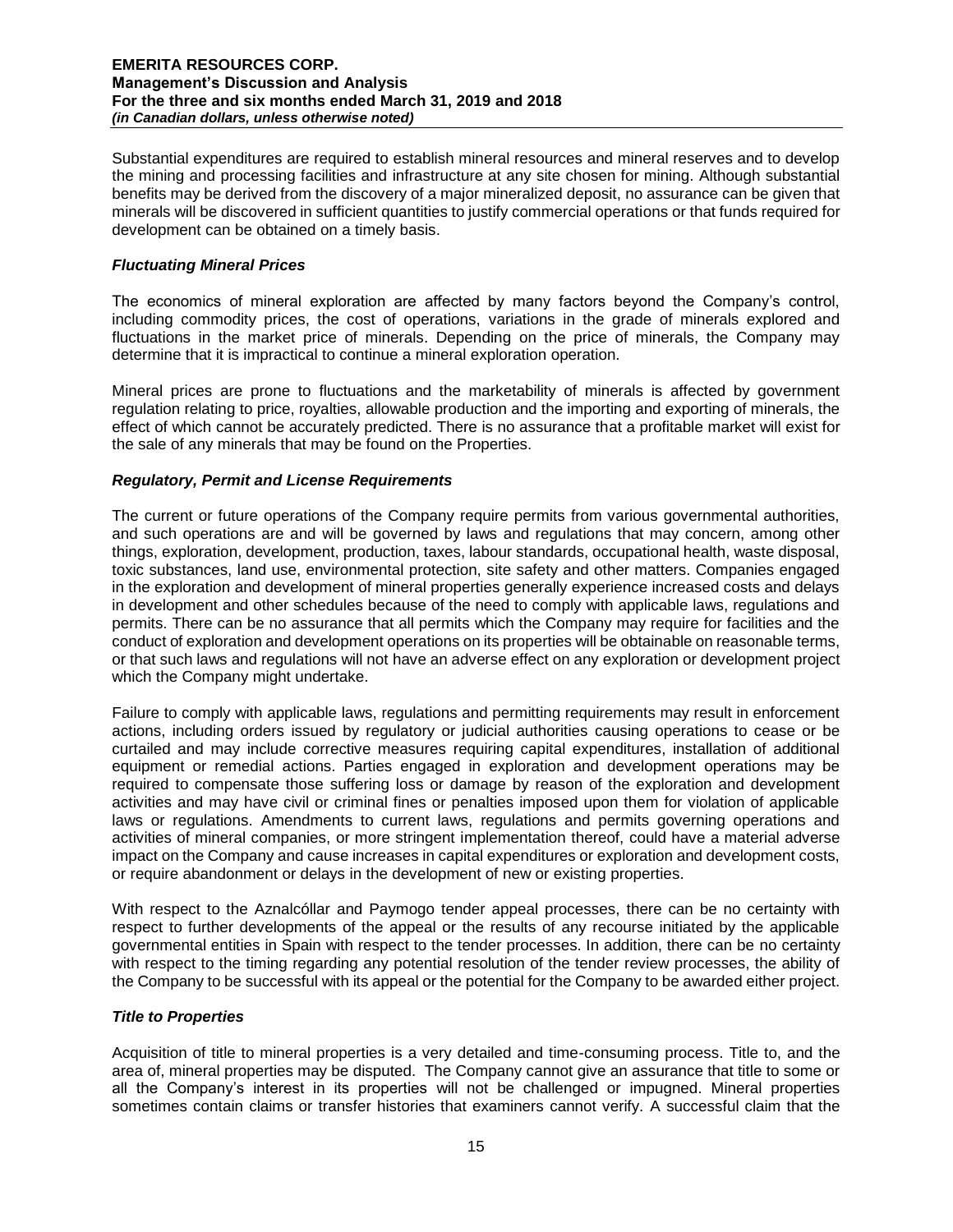Company does not have the interest it understands it has in its properties could cause the Company to lose any rights to explore, develop and mine any minerals on such properties without compensation for its prior expenditures relating thereto.

# *Competition*

The mineral exploration and development industry is highly competitive. The Company will have to compete with other companies, many of which have greater financial, technical and other resources than the Company, for, among other things, the acquisition of minerals claims, leases and other mineral interests, as well as for the recruitment and retention of qualified employees and other personnel. Failure to compete successfully against other companies could have a material adverse effect on the Company and its prospects.

# *Reliance on Management and Dependence on Key Personnel*

The success of the Company will be largely dependent upon the performance of its directors and officers and the ability to attract and retain key personnel. The loss of the services of these persons may have a material adverse effect on the Company's business and prospects. The Company will compete with numerous other companies for the recruitment and retention of qualified employees and contractors. There is no assurance that the Company can maintain the service of its directors and officers or other qualified personnel required to operate its business. Failure to do so could have a material adverse effect on the Company and its prospects.

# *Environmental Risks*

The Company's exploration and appraisal programs will, in general, be subject to approval by regulatory bodies. Additionally, all phases of the exploration, development and mining business present environmental risks and hazards and are subject to environmental regulation pursuant to a variety of international conventions and national and local laws and regulations. Environmental legislation provides for, among other things, restrictions and prohibitions on spills, releases or emissions of various substances produced in association with exploration, development and mining operations. The legislation also requires that wells and facility sites be operated, maintained, abandoned and reclaimed to the satisfaction of applicable regulatory authorities. Compliance with such legislation can require significant expenditures and a breach may result in the imposition of fines and penalties, some of which may be material. Environmental legislation is evolving in a manner expected to result in stricter standards and enforcement, larger fines and liability and potentially increased capital expenditures and operating costs.

# *Local Resident Concerns*

Apart from ordinary environmental issues, the exploration, development and mining of the Company's properties could be subject to resistance from local residents that could either prevent or delay exploration and development of the properties.

# *Conflicts of Interest*

Certain of the directors and officers of the Company will be engaged in, and will continue to engage in, other business activities on their own behalf and on behalf of other companies (including mineral resource companies) and, as a result of these and other activities, such directors and officers may become subject to conflicts of interest. The *Business Corporations Act* (British Columbia) ("BCBCA") provides that in the event that a director has a material interest in a contract or proposed contract or agreement that is material to a Company, the director shall disclose his interest in such contract or agreement and shall refrain from voting on any matter in respect of such contract or agreement, subject to and in accordance with the BCBCA. To the extent that conflicts of interest arise, such conflicts will be resolved in accordance with the provisions of the BCBCA.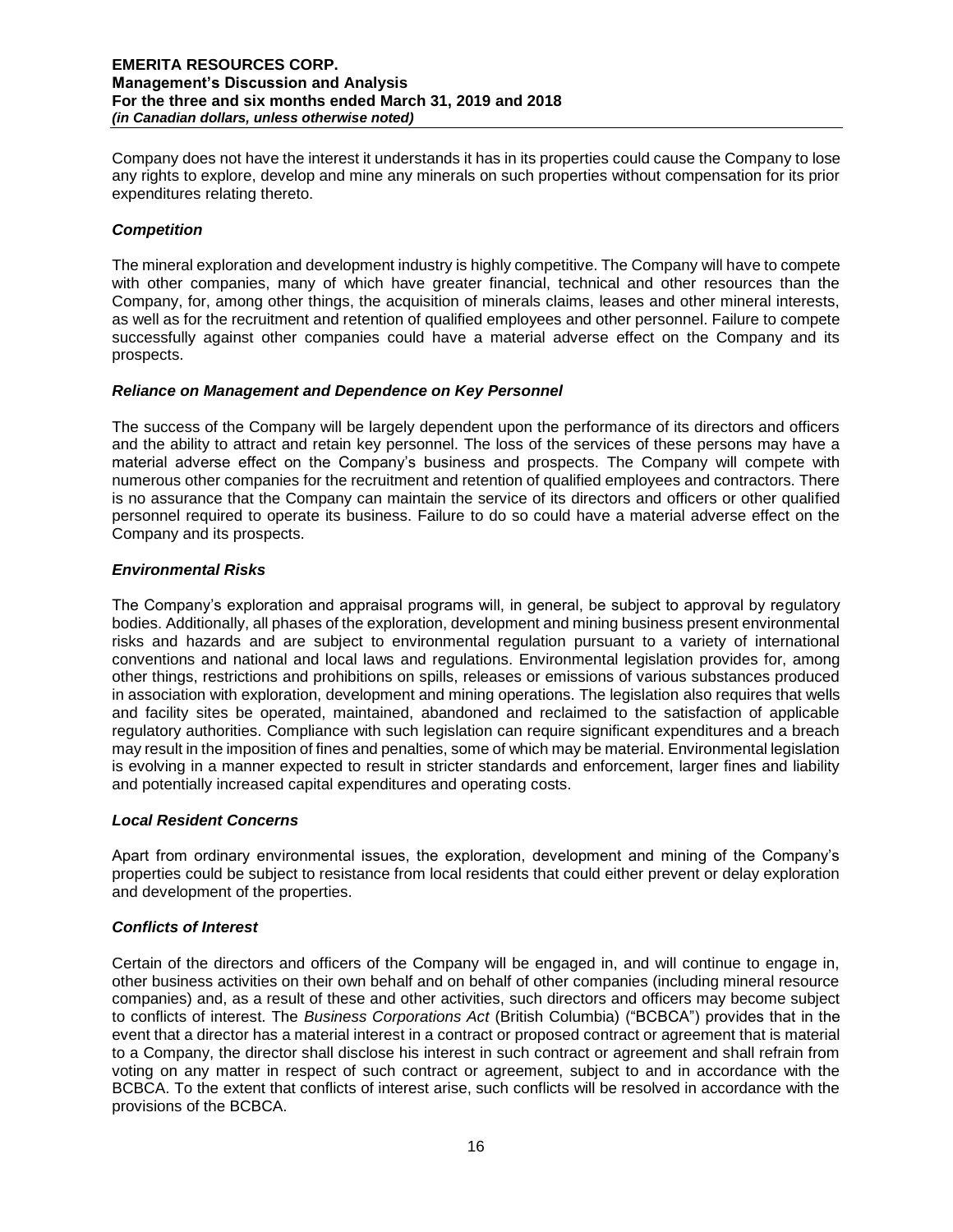# *Foreign Operations*

The Company's properties are located in Spain and Brazil. As such, the Company's proposed activities with respect to its properties will be subject to governmental, political, economic and other uncertainties, including but not limited to expropriation of property without fair compensation, repatriation of earnings, nationalization, currency fluctuations and devaluations, exchange controls and increases in government fees, renegotiation or nullification of existing concessions and contracts, changes in taxation policies, economic sanctions and the other risks arising out of foreign governmental sovereignty over the areas in which the Company's operations will be conducted, as well as risks including loss due to civil strife, acts of war, insurrections and the actions of national labour unions. Future government actions concerning the economy, taxation, or the operation and regulation of nationally important facilities such as mines, could have a significant effect on the Company. No assurances can be given that the Company's plans and operations will not be adversely affected by future developments in Spain and/or Brazil. Any changes in regulations or shifts in political attitudes will be beyond the Company's control and may adversely affect the Company's business.

# *Uninsurable Risks*

Exploration, development and production operations on mineral properties involve numerous risks, including unexpected or unusual geological operating conditions, rock bursts, cave-ins, fires, floods, earthquakes and other environmental occurrences, any of which could result in damage to, or destruction of, equipment and mines, damage to life or property, environmental damage and possible legal liability. Although precautions to minimize risk will be taken, operations are subject to hazards that may result in environmental pollution and consequent liability that could have a material adverse impact on the business, operations and financial performance of the Company. It is not always possible to obtain insurance against all such risks and the Company may decide not to insure against certain risks as a result of high premiums or other reasons. Should such liabilities arise, they could have an adverse impact on the Company's results of operations and financial condition and could cause a decline in the value of the Company securities.

# *Litigation*

The Company and/or its directors or officers may be subject to a variety of civil or other legal proceedings, with or without merit.

# **Subsequent Events**

On May 16, 2019, the Company received final approval of its proposed share consolidation from the TSX-V. Effective at the opening of trading on May 17, 2019, the common shares of the Company will trade on a consolidated basis of one new common share for every 5 existing common shares. Prior to the consolidation, Emerita had 142,095,829 common shares outstanding and, following the consolidation will have approximately 28,419,165 common shares outstanding. The consolidation will not materially affect any shareholder`s percentage of ownership in the Company.

On May 23, 2019, the Company closed the first tranche of its brokered private placement previously announced on February 19, 2019. The Company issued 20,750,000 common shares at a price of \$0.10 per share for aggregate proceeds of \$2,075,000. The proceeds of the offering are expected to be used to finance exploration activities at the Company's Plaza Norte Project in Spain, repayment of the Company's existing debt and for general corporate purposes.

The Company also announced the increase of the private placement offering to a maximum of 35,000,000 shares for gross proceeds of up to \$3,500,000. The Company intends to complete the second tranche of the offering on or before June 14, 2019. The offering is subject to the receipt of all necessary approvals, including the approval of the TSX-V.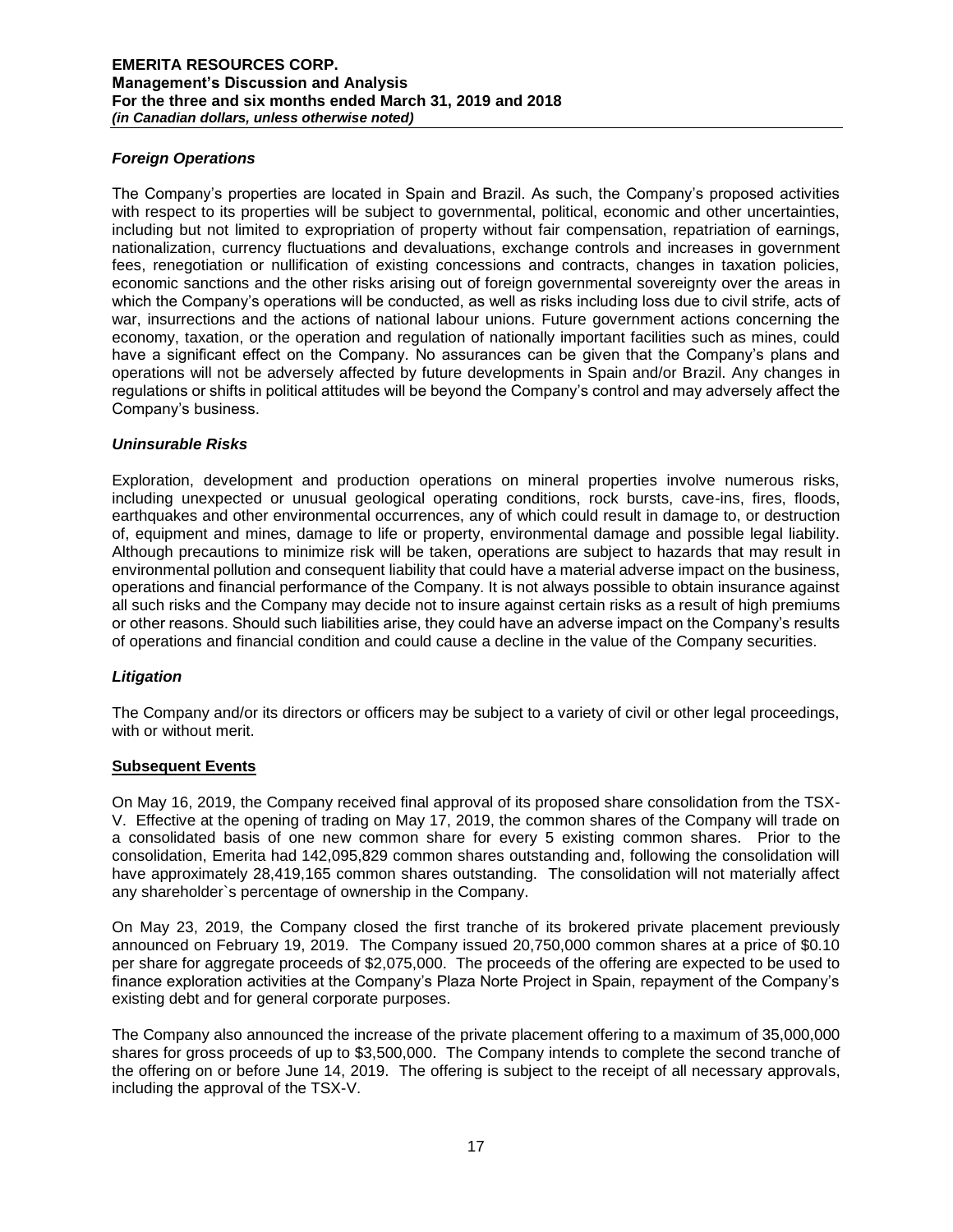# **Outstanding Share Data**

As at the date of this MD&A, the Company has:

- 1) 49,169,165 common shares outstanding;
- 2) 6,099,569 warrants outstanding, with expiry dates ranging between December 20, 2019 and May 23, 2021. If all of the warrants were exercised, 6,099,569 shares would be issued for gross proceeds of \$4,686,065.
- 3) 1,050,000 stock options outstanding with expiry dates ranging between August 29, 2021 and October 24, 2021. If all of the options are exercised, 1,050,000 shares would be issued for gross proceeds of \$525.000.